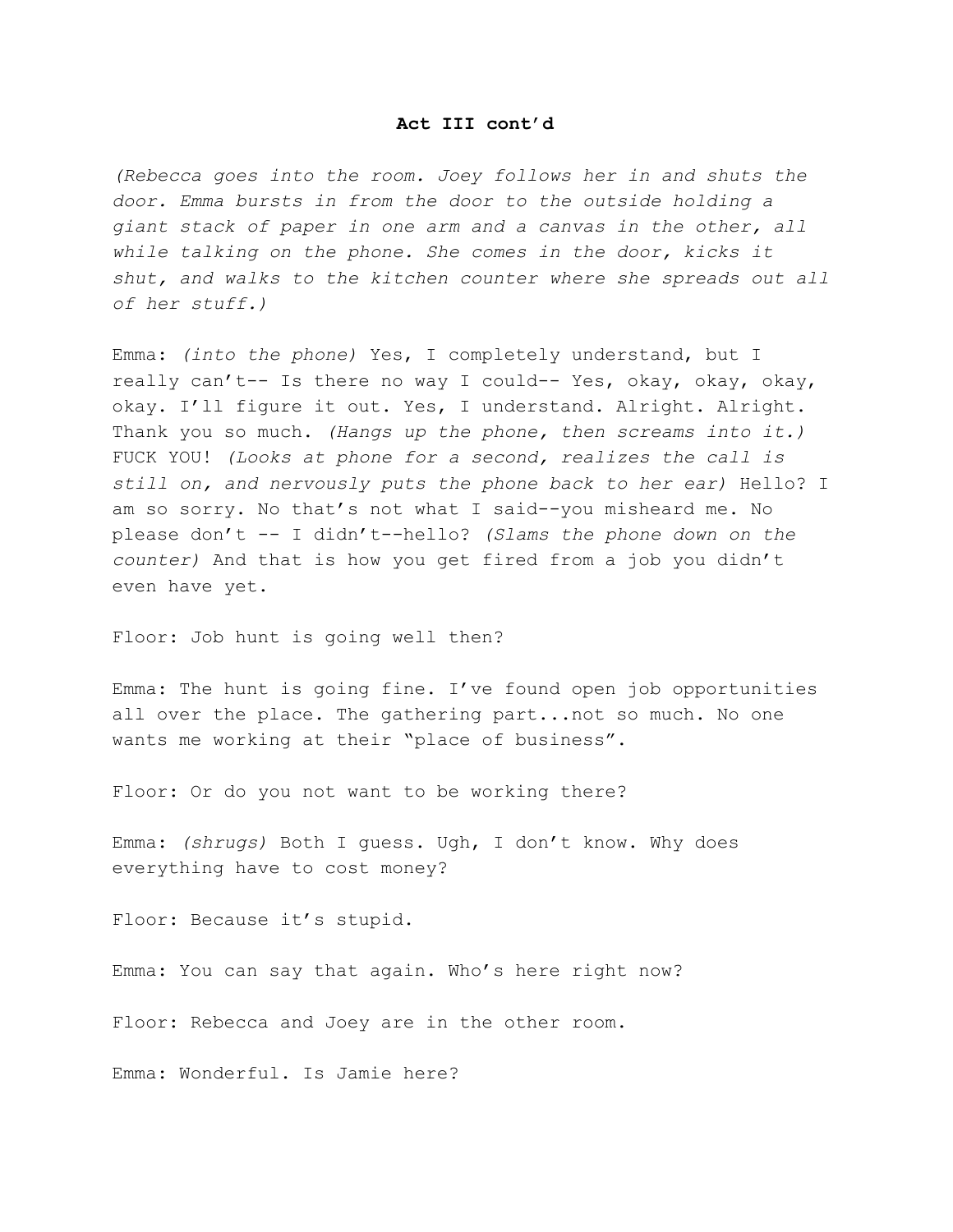Floor: Nope.

Emma: Okay, cool.

Floor: How is this stuff coming along?

Emma: It's coming...There's just so much to do, and I know I'm jumping the gun a little, but I just really want to make sure I have it 100% ready to go at any time.

Floor: Why haven't you told Jamie yet?

Emma: *(scrawling notes and filling out papers)* Sorry?

Floor: Jamie doesn't know you're doing this right? Why haven't you told him?

Emma: Honestly, I have no idea. I really should. I don't know why I'm not. I mean he should've been one of the first people I told, but I just...can't. I don't know why. Honestly, I don't. It's just...I don't know. You know?

Floor: I get it.

Emma: So yeah, just don't tell him. Like, don't lie, but try not to tell him.

Floor: Oh yeah, I was so worried it would come up in one of our intense heart to hearts.

Emma: You need to start getting along with him.

Floor: I do get along with him!

Emma: That means more than standing silently near.

Floor: That is a matter of interpretation.

Emma: Shit! My pen just ran out. Do you have another one?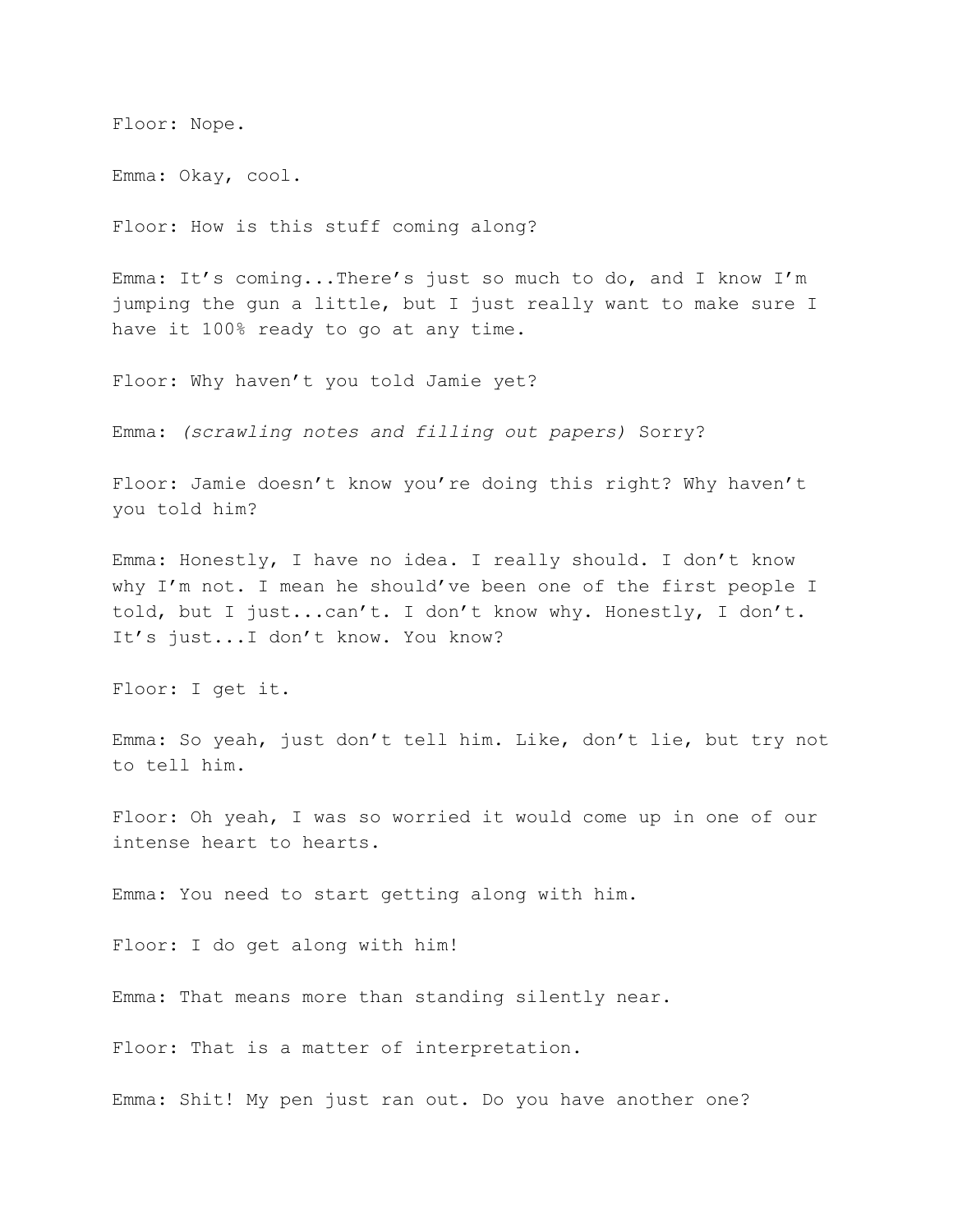*(Floor empties his pockets taking a cigarette out then puts it back.)*

Floor: No sorry.

Emma: Wait...what was that?

Floor: What was what?

Emma: That.

Floor: *(takes cigarette out of pocket)* This?

Emma: You sentimental--

Floor: Shut up.

Emma: Do you always walk around with a three year old cigarette in your pocket?

Floor: Yeah.

Emma: That's kind of gross.

Floor: I'm not gonna smoke it. Plus, they don't expire. They just get stale.

Emma: Well I think it's adorable.

Floor: Hey!

Emma: Joey better watch out or you'll be reciting that lovely poem you wrote at camp that summer about a...turnip garden?

Floor: And on that note I'm going to get dressed.

Emma: Well, finally!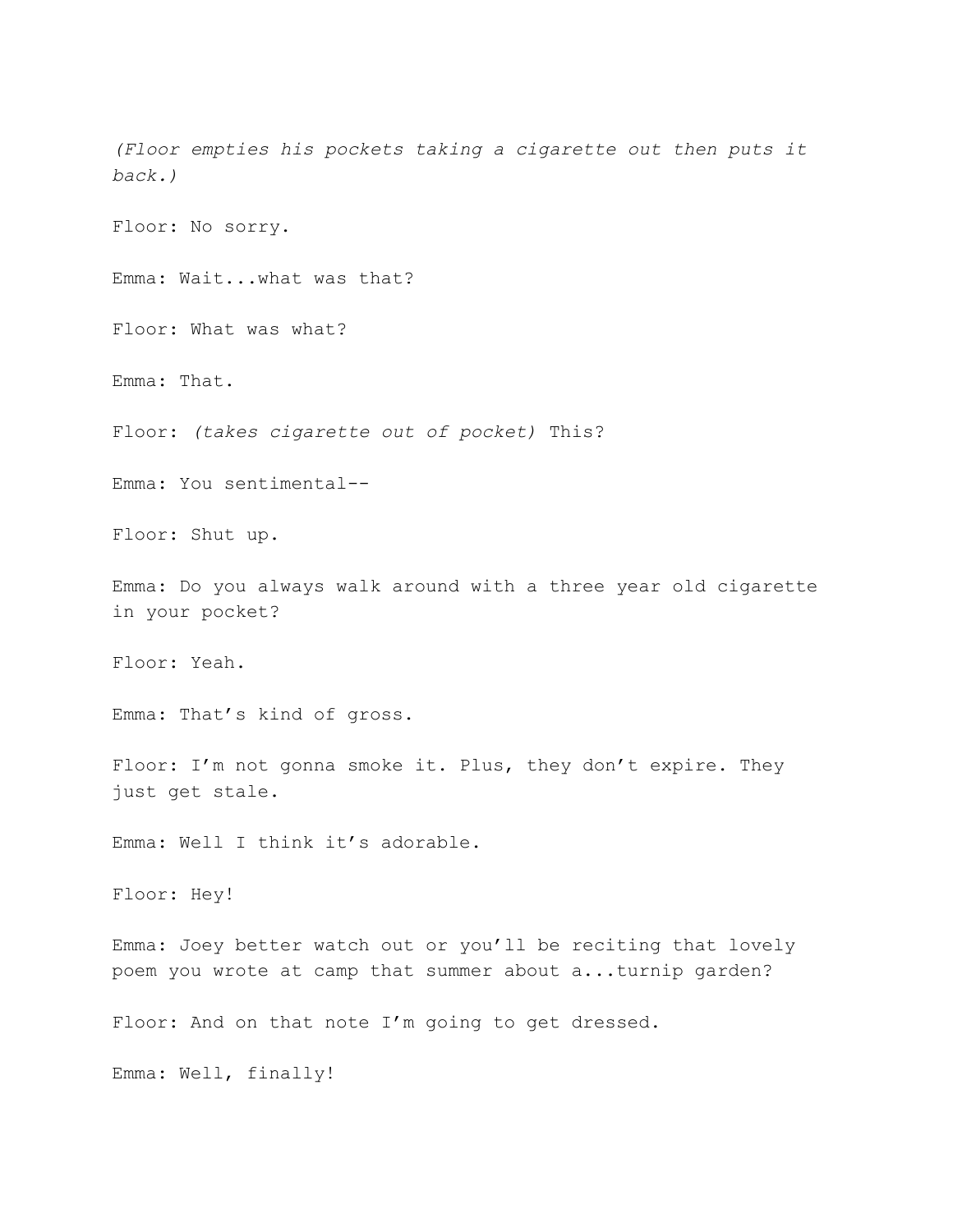Floor: Hey, at least it's happening. Emma: Fair enough. *(Floor walks into his room, and Rebecca walks out. Rebecca goes to get water behind Emma without acknowledging her. Emma looks up. It's awkward)* Emma: How's it going in there? Rebecca: Fine. *(pause)* Emma: Do you need me to-- Rebecca: You're fine. *(pause) (Rebecca takes her cup of water and starts moving towards the room)* Emma: Listen, I'm sorry. Rebecca: That's nice. Emma: Rebecca. I'm trying here. Rebecca: Congratulations. Would you like a gold star? A warm pat on the back. A cheery fucking smile? Emma: I don't understand why you're still so mad. Rebecca: Then you shouldn't be apologizing. Emma: That's not what I meant. Rebecca: Seems to happen a lot with you.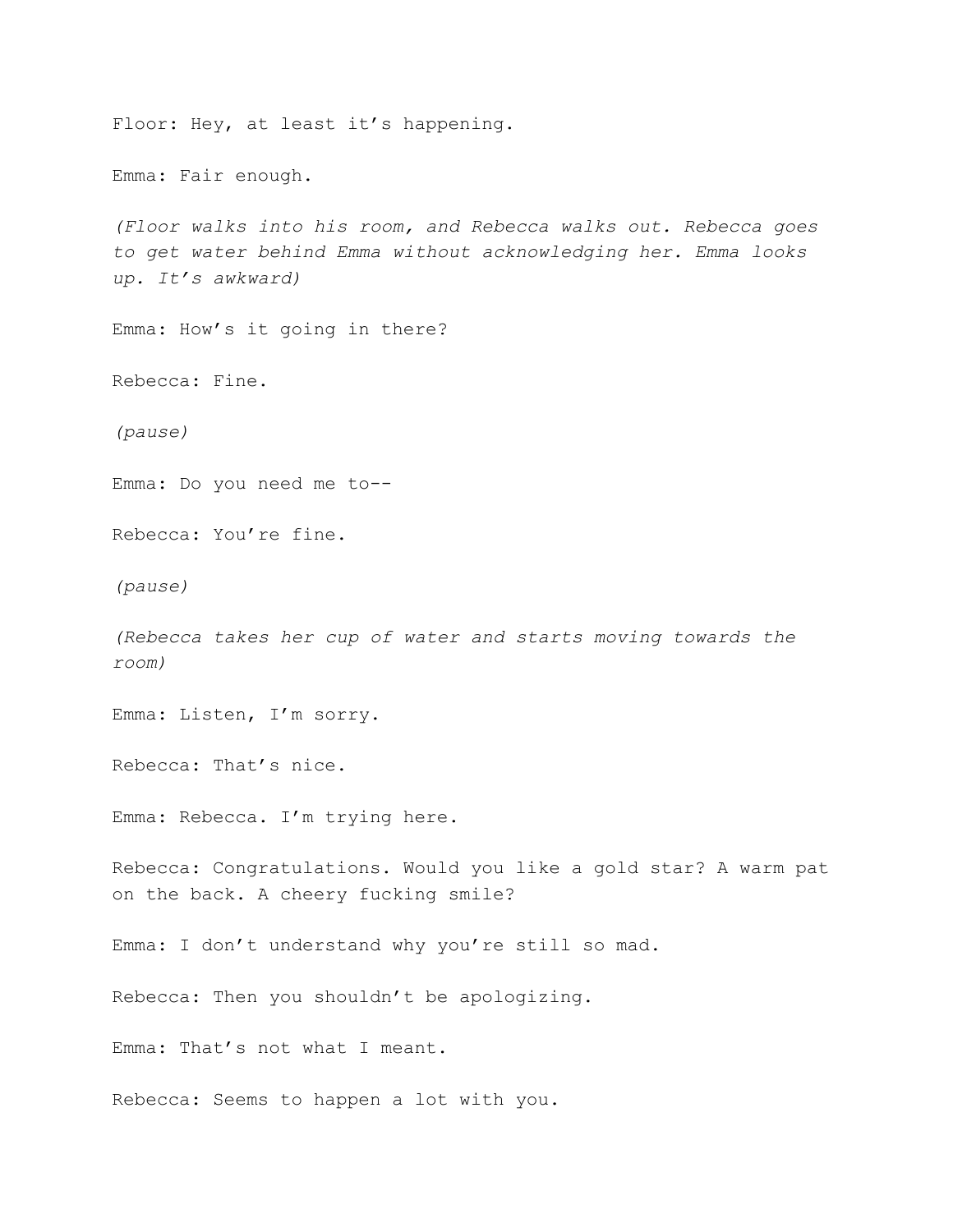Emma: I was trying to help.

Rebecca: Bullshit. Bull fucking shit. "Help" normally implies that a person is better off.

Emma: I was--

Rebecca: What else? Please tell me. I'm so excited to hear about the selfless Emma rushing to the rescue of her skank friend and simply doing the very best she could.

Emma: Brian was--he wasn't good for you!

Rebecca: The fuck is that supposed to mean?

Emma: And I heard him talking about the things he'd done to people, his arrest record. And that black eye--

Rebecca: I fell!

Emma: That's not what you said last time

Rebecca: How would your remember?

Emma: I was worried for you

Rebecca: So you told him I--

Emma: There was more to it than that.

Rebecca: And then sat back as he told everyone he knows and ruined my life.

Emma: That's not how it happened.

Rebecca: Oh, really?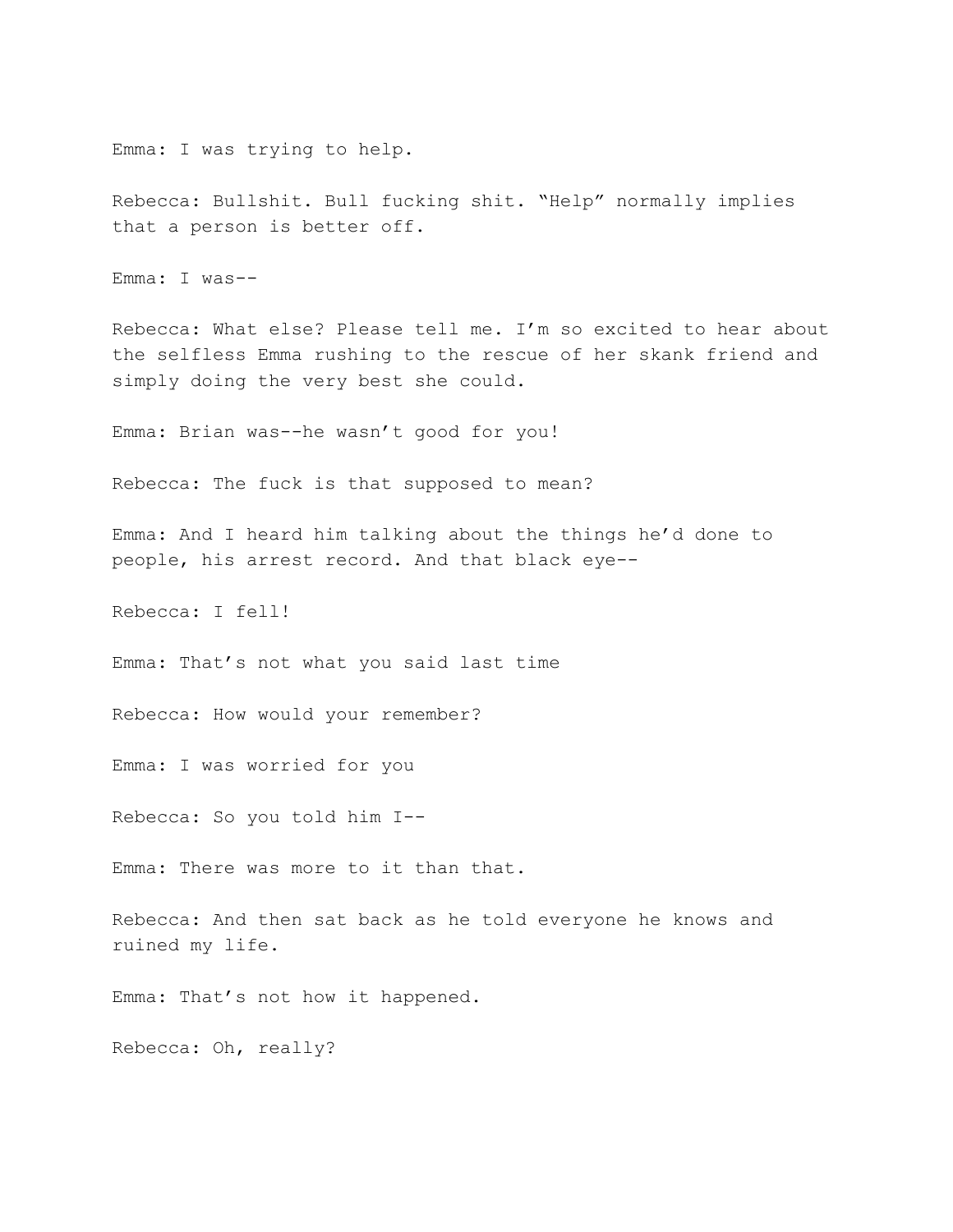Emma: He just kept talking about every girl he fucked and then left for nothing, and I knew I had to get him out of there for you, and I was looking for a way and he said it was a miracle he hadn't gotten anything yet and then I just insinuated--

Rebecca: Great! Wonderful! That makes all of this better!

Emma: I was just trying to protect you from --

Rebecca: Do not give me that. It's a fucking lie. If you were thinking of me, you would have talked to me. You wouldn't have told him I--

Emma: IknowIknowIknow. It was bad.

Rebecca: Do you? Do you know? Because watching people side-eye you while they whisper to their friends//

Emma: Rebecca--

Rebecca: //Or having all of your friends stop talking to you//

Emma: Hey--

Rebecca: //Is the kind of thing where you have to be there.

Emma: You stopped talking to us--

Rebecca: Well I wasn't going to talk to you. And there's no way they would want to lose their precious Emma.

Emma: What's that supposed to mean?

Rebecca: So I decided to step back--

Emma: All I said to Brian was--

Rebecca: Stop! I don't want to hear it from you.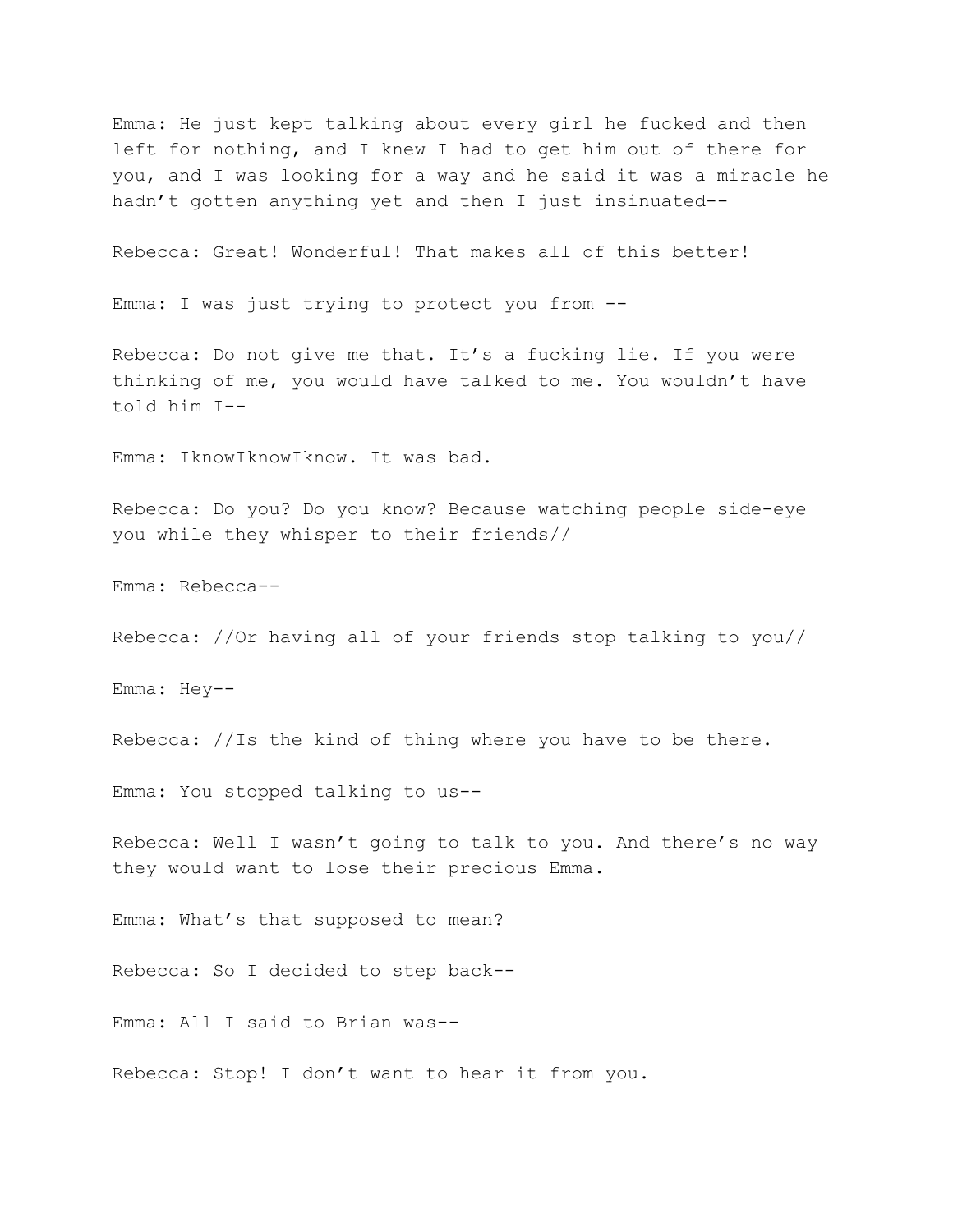Emma: I was trying to help you.

Rebecca: If you were trying to help me you wouldn't have let that bullshit spread to everyone without doing something. Oh my GOSH! I just started to feel so...diseased. And I was looking at myself the way everyone else was looking at me...and I hated me. You think that's helping me? No, you were thinking of yourself. You were sick of all of the people coming and going from the room. *(Emma goes to protest)* Don't. Don't even try to lie to me about it because I know that I'm right. You were. You couldn't stand the possibility that I was getting away with something that you thought was somehow "wrong". But no, you couldn't talk to me about this in person. You just had to balance around the edges while I had to hear from someone else and connect my own fucking dots. How do you think that makes me feel?

Emma: Terrible, I--

Rebecca: I thought you were my best friend. But then I look back at all of the ways that you ruined my life.

Emma: What do you mean all?

Rebecca: That's what you want to talk about right now?

Emma: I just want to know what else I did.

Rebecca: You didn't...I didn't...UGH..Why am I being interrogated right now! We are talking about you and for once it's not all good. Fuck! Why is it you can pull this shit off, and I'm the one people stop talking to. If what you did wasn't bad enough, I didn't get an apology from you until now. And it sucks by the way.

*(Rebecca goes to leave again)*

Emma: Maybe I was annoyed, but I didn't want this to happen. I was just...dumb. I wasn't thinking. I was wrong. Completely wrong. I did 1,000 things that I shouldn't have. I have spent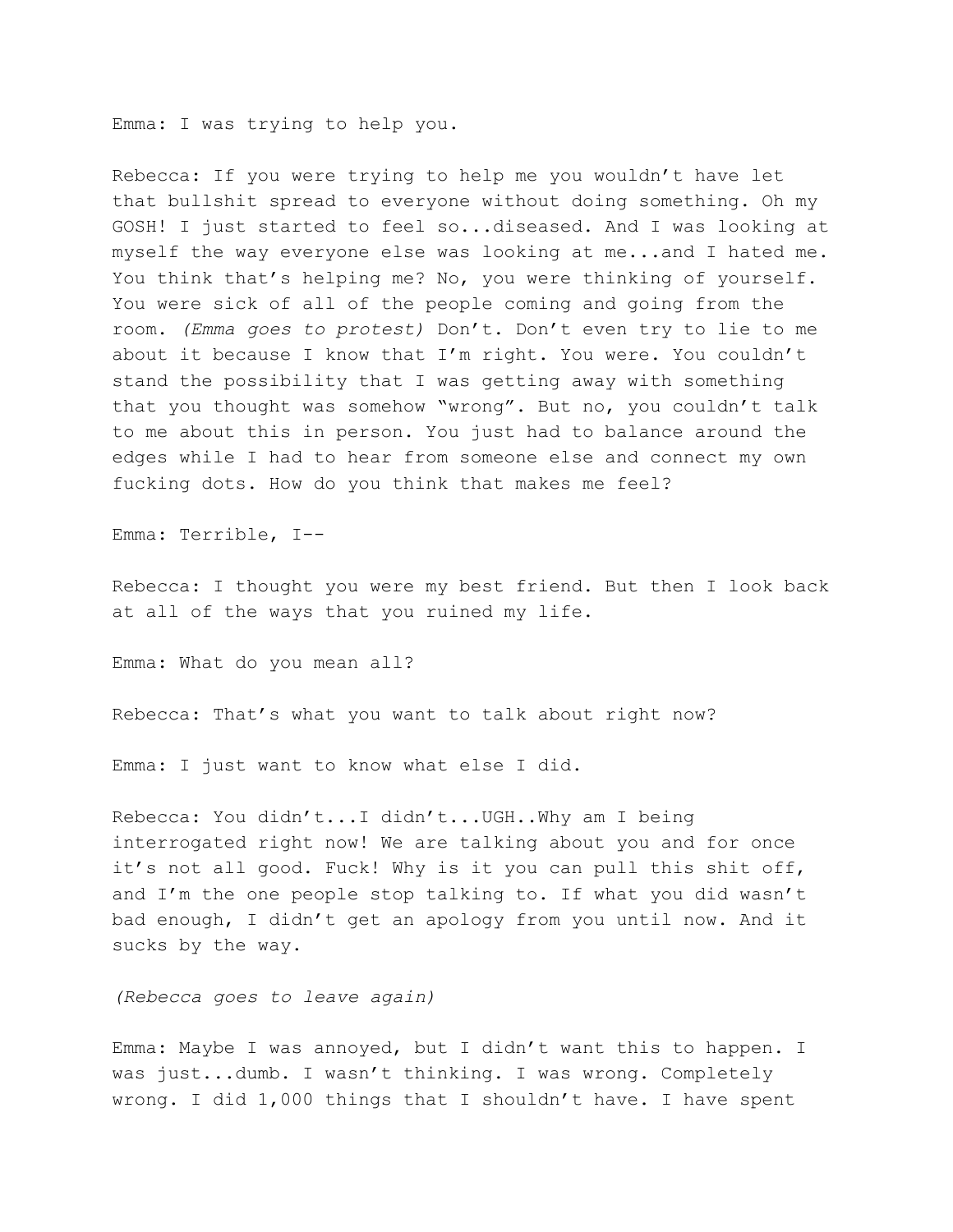four months trying to figure out how to make this better, but I've been too fucking scared to try anything because I was afraid the answer would be no, and maybe it is. But I need you to know I would do anything to change what I did, and I'm going to do anything to make things at least...better. *(beat)* I am sorry.

*(long pause)*

Rebecca: Um...Joey and I were going to move work out here.

Emma: *(grabbing papers)* Oh yeah...I should be heading out soon anyway. *(Turns back and starts walking towards her room. She turns back.)* Also...Rebecca? Thanks for not telling...these guys what I did.

Rebecca: You would have done the same for me. Right?

*(Emma turns and goes into her room. Rebecca turns and notices Joey standing at the open door to his room.)*

Rebecca: Did you--

Joey: Yeah.

Rebecca: All of it?

Joey: Most of it.

Rebecca: Can you forget it?

Joey: Can you help me grab the stuff from in here?

Rebecca: Thank you.

Joey: Don't thank me yet. We've got a long day ahead of us.

Rebecca: Really?